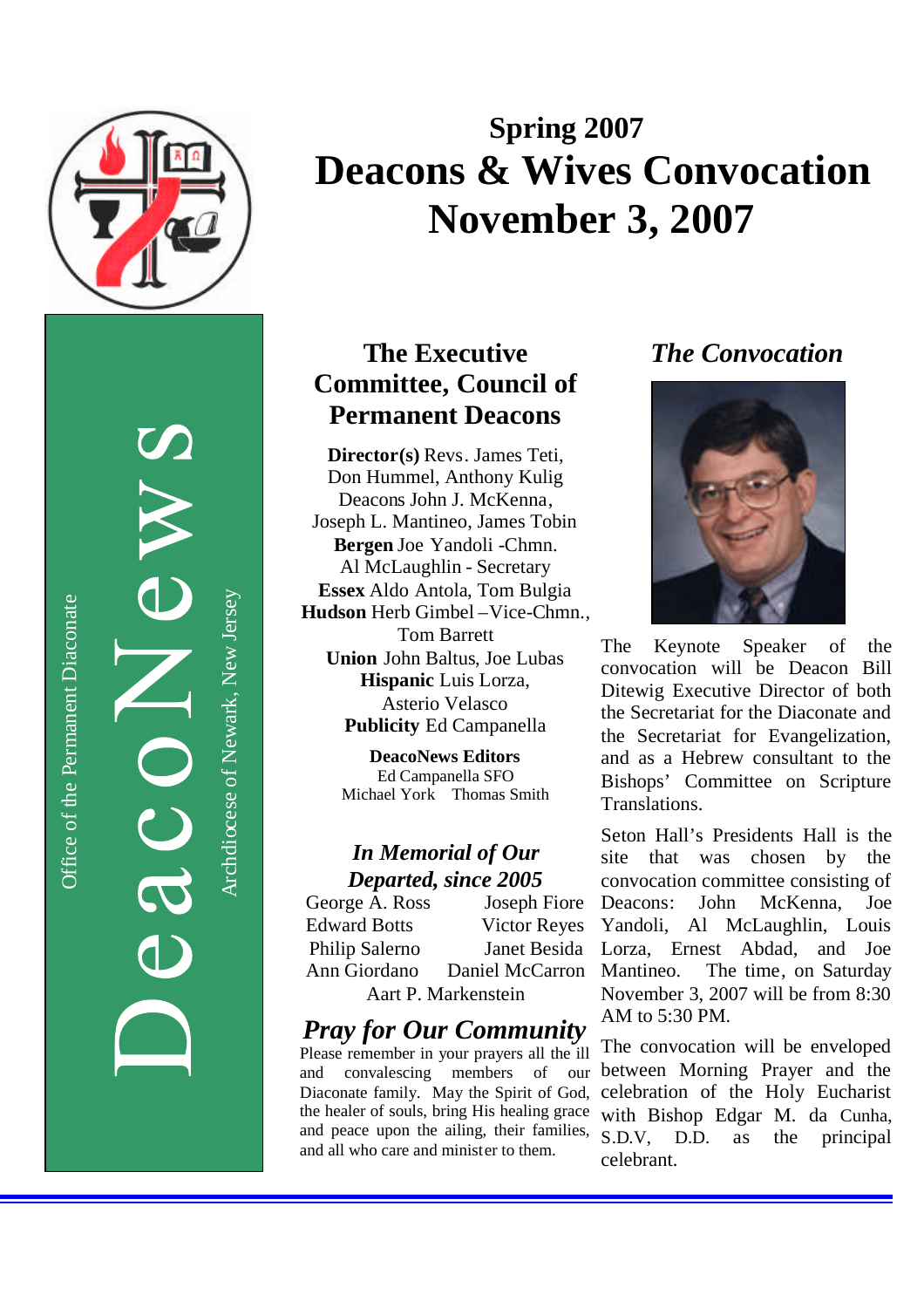### **DeacoNews Spring 2007 http://mywebpages.comcast.net/edcampy/ Archdiocese of Newark**

### *Director's Column* **Deacon John McKenna**



I wish you and your families a Blessed Easter season! The Lord has Risen! He has truly Risen!

Our Father in Heaven has a wonderful way of using nature to point us to the Resurrection. The spring season is a time of renewal and new life, which should point us toward Eternal Life. As deacons, we have a privileged opportunity to proclaim the Resurrection in our preaching, in our service to our brothers and sisters and in the witness of our lives.

Spring is a time of change and it is also a time of change for the Office of Deacon Personnel. His Grace Archbishop Myers, continues to show his dedicated support to our community by naming Deacons Joe Mantineo and Jim Tobin as Associate Directors of the Office of Deacon Personnel effective February 14, 2007. I look forward to working with Jim and Joe on projects which will enhance and support our Diaconate Community.

I would like to thank deacons Ernest Abad and Asterio Velasco for their work in putting together a series of educational talks for deacons and their wives. The first scheduled event will be April 12, 2007 at 7:00 p.m. in the auditorium of the Archdiocesan Center. I encourage you and your wives, if applicable, to attend. It is a

good opportunity to gather as a community and grow in our ministry. We encourage your suggestions for future topics and speakers.

Thanks to the hard work of our brother Deacon, Paul Kliauga, we now have a<br>Deacon Web Site. The web site Deacon Web Site. includes a Short History of the Permanent Diaconate, links for the United States Conference of Catholic Bishops (USCCB), Congregation for the Clergy and Vatican Documents Pertaining to Deacons, among other resources.

Also included on the web site is our new Deacon Handbook. The Handbook covers topics such as the Role of the Deacon at Mass, a copy of the Ministry Agreement, the policy for ministerial expectations, definitions of diaconal status and the policy for the assignment and tenure of deacons. I encourage you all to review it.

We plan on using the web site as a supplemental communication, in addition to the mails regarding upcoming events and seminars.

## *Official Deacon Appointments*

The March 7, 2007 issue of the Catholic Advocate announced four appointments:

Deacons Joseph L. Mantineo, Sacred Heart Parish, Rochelle Park, and James Tobin, Assumption Parish, Emerson, have been appointed<br>Associate Directors of deacon Associate Directors of personnel for a three year term ending February 14, 2010.

Deacon Joseph A. Dwyer Jr., St. Cassian, Upper Montclair, has been appointed Permanent Deacon of Holy Family Parish, Nutley, effective February 21, 2007

Deacon Francis P. McQuade was incardinated into the the Archdiocese of Newark on December 6, 2006

## *Deacon Spotlight*

This section is normally reserved to salute one of our own. With the start of the new formation program, which is new from the ground-up, including its leadership, the council decided that we should focus this month's spotlight column on our new formation team led by Rev. James Teti as the director of selection and formation, co-directed by Rev. Donald Hummel and Rev. Anthony J. Kulig.



### **Rev. James Teti**

Born on November 28, 1970 in Summit, NJ to Vincent and Katherine Teti, he lived in Maplewood for much of his childhood (Our Lady of Sorrows parish, South Orange) and then later on in Mendham, NJ. As a child he attended public schools in South Orange, NJ, and was graduated from Delbarton School, Morristown, NJ in 1988.

Rev. Teti then attended Yale University in New Haven, CT graduating with a B.A. in political science in 1992. He attended seminary at the Pontifical North American College in Vatican City and the Gregorian University, Rome, and received an S.T.B. in 1996 and an S.T.L. in fundamental theology in 1998. Rev. James Teti was ordained to the priesthood on May 24, 1997 by Archbishop Theodore E. McCarrick. Re. Teti served for seven years (1998- 2000, 2001-2006) at Our Lady of the Lake parish, Verona, and also as priest secretary in the Office of the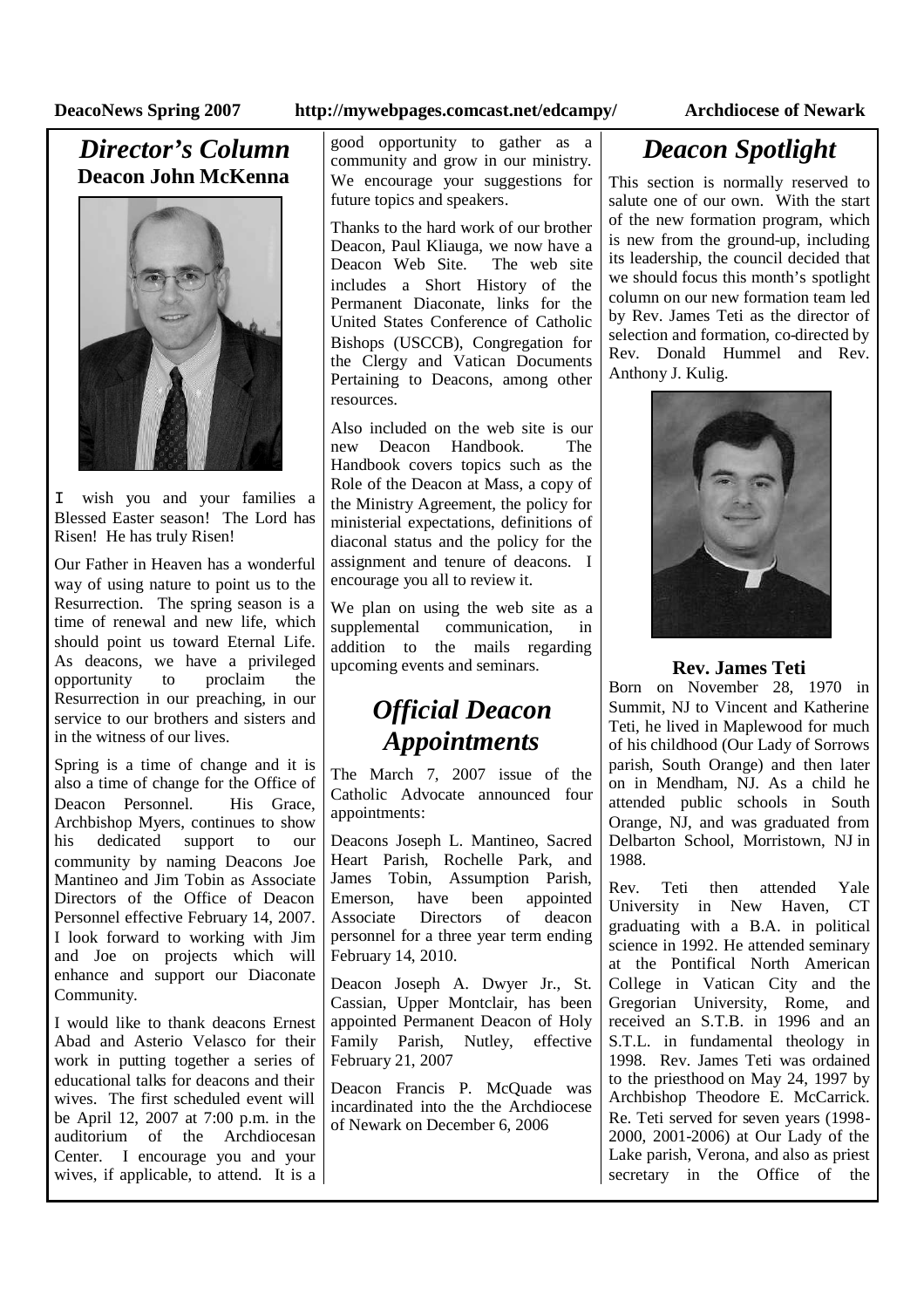### **DeacoNews Spring 2007 http://mywebpages.comcast.net/edcampy/ Archdiocese of Newark**

Archbishop from 2000-2001. Rev Teti is serving currently as parochial vicar at St. Teresa's parish, Summit since June, 2006.



**Rev. Donald Keith Hummel**<br>orn on 24 November 1949 Born on 24 November (Thanksgiving Day) the first born son of Donald W. and Susan L. Hummel. Though born in Newark, his entire childhood was spent in West Caldwell, NJ. (ST. Aloysius, Caldwell, home parish). He attended St. Aloysius Grammar School and then St. Benedict's Prep in Newark graduating in 1967.

He then attended Providence College, Providence, RI and graduated in June of 1971 with a BA in the Humanities. He taught 3 years at East Orange Catholic High while finishing his first Master degree in Educational Psychology and Counseling (MA) from at Montclair State College (now University). After 3 years of teaching, he entered Immaculate Conception Seminary in Darlington and was ordained in May, 1978. He received a M.Div. from the seminary. Additionally he received his Doctorate in Pastoral Minsitry (D.Min.) in May 1991. His post-doctoral work includes certifications in Pastoral Addictions Counseling, Pastoral Counseling & Psychotherapy, Thanatology *(see: Did You Know)* and as a master Police Chaplain.

His assignments include: Diaconate - Our Lady of Mercy, Jersey City Priesthood: Parochial Vicar - St. Cecilia's, Kearny (4yrs.) Our Lady of

Fatima, North Bergen, NJ (7yrs) Chaplain-Director of Campus Ministry, Immaculate Heart Academy (6 yrs). Paramus Catholic HS (2 yrs) Parochial Vicar - St. Helen's Westfield, NJ (2 1/2 yrs) Pastor - St. Bartholomew's, Scotch Plains, NJ (5 yrs). He is currently Director of Ongoing Formation & Continuing Education for Priests as well as coordinator of the Priests' health Committee. He serves on the Priest Personnel Policy Board and the Catholic Advocate Editorial Board.



**Rev. Anthony John. Kulig** Born in Garfield, NJ on July 31, 1935 to the late Anthony M. and Eleanor D. Kulig. He received his early education at Seton Hall Preparatory School and Seton Hall University. After six years at Immaculate Conception Seminary at Darlington, NJ he was ordained in 1961. He served at Saint Patrick's Church in Elizabeth, Seton Hall Prep and later at Seton Hall University.

In 1996, Father Kulig was named Pastor of Our Lady of Mount Carmel Church, Bayonne. In 2005, he retired as pastor and was appointed to the faculty of the Immaculate Conception Seminary.

Fr. Kulig currently serves in the Presbyteral Council, College of Consultors, as well as an associate director of selection and formation for the permanent diaconate. He has also served on the Vocations Board and the Seton Hall Board of Trustees. In 2006 Fr. Kulig was named a Knight of the Holy Sepulchr by Archbishop John J. Myers.

The whole diaconate community and its leadership welcome Frs. Teti, Hummel and Kulig in a special way as we look to them for their combined experience, judgment, caring, and direction of the Permanent Diaconate Formation program for the class of 2011 and beyond.

## *Class of '92 Celebrates 15 years as Deacons*

On May 16, 2007, 20 men of the original class of 23 of the diaconate class of 1992 will celebrate 15 years of service as Permanent Deacons.

Marshall Andrews, John Baltus, Aldo Antola, William Benedetto, Paul  $-$  deceased, Cunningham - deceased, Joseph De Maria, Lex Ferrauiola, Frank Gisoldi, Alonzo Jackson, Patrick King, Robert Kratchman, Oscar Llaneza – deceased, David Loman, Joe Lubas, Brett Moore, James Mueller, Tom Pluta, Louis Restivo, George Rice, Jose Rodriguez, Alfred Somma, Anibal Soto-Munoz

*Congratulations!!!*

*Deacon Quinn Named Director of Campus Ministry*



Caldwell College has named Deacon Gregory Quinn of Fairfield, NJ as its new campus minister.

Quinn, a 2002 Caldwell College Pastoral Ministry graduate, is currently assigned as a Deacon to St. Thomas